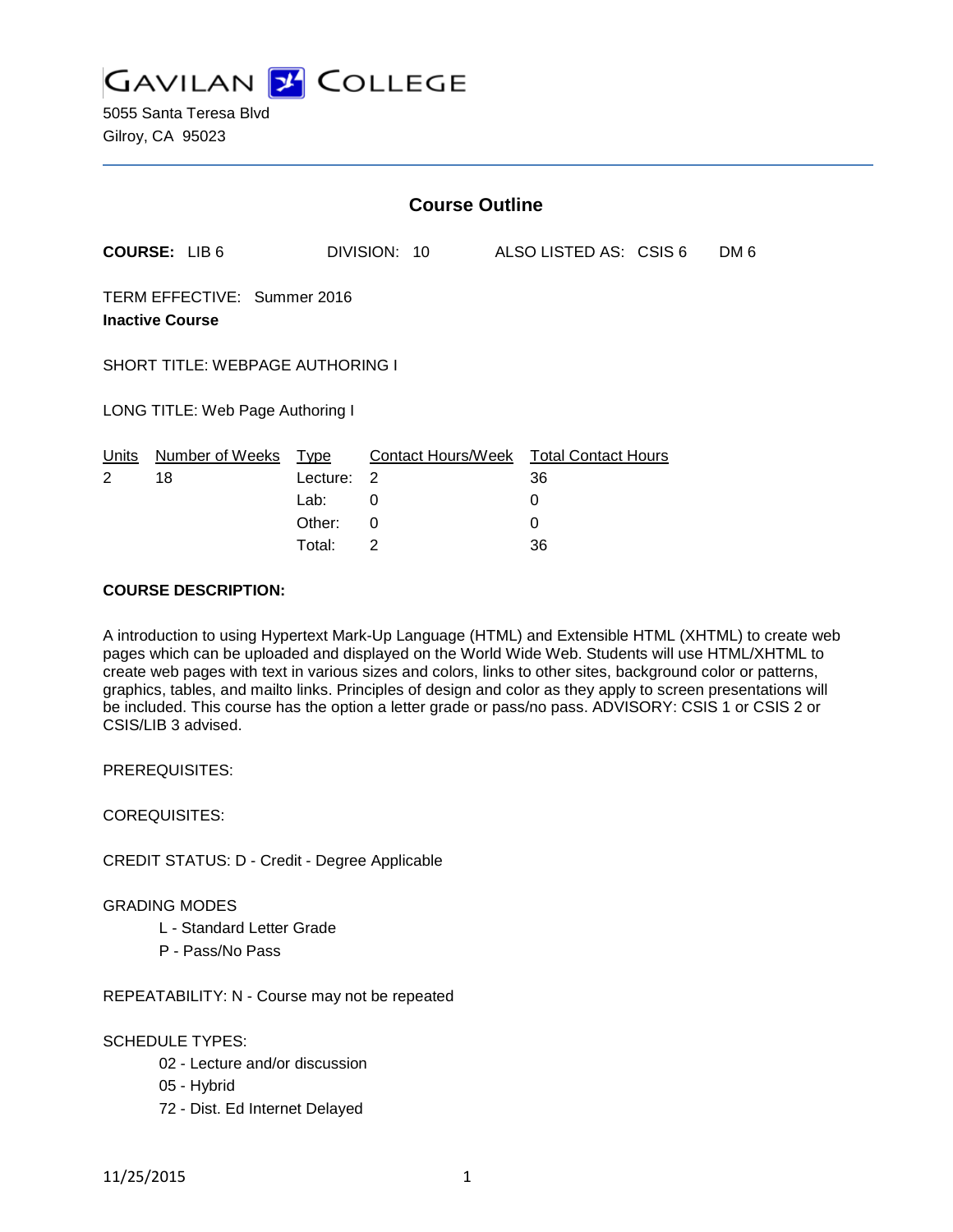# **STUDENT LEARNING OUTCOMES:**

1. Create web pages with different font sizes, types, and faces. ILO: 7, 3, 2 Measure: Homework, projects, lab exercises 2. Create web pages with lists and tables. ILO: 3, 7, 5, 2 Measure: Homework, projects 3. Create web pages with different types of paragraphs. ILO: 3, 7, 5, 2 Measure: Homework lab exercises, projects 4. Create web pages with frames and simple forms ILO: 3, 7, 5, 2 Measure: Homework, projects, tests, quizzes 5. Create web pages with links and anchors. ILO: 3, 7, 5 Measure: Homework, projects, lab exercises

# **CONTENT, STUDENT PERFORMANCE OBJECTIVES, OUT-OF-CLASS ASSIGNMENTS**

Inactive Course: 11/23/2015 WEEK HOURS CONTENT Students repeating this class will learn new web page commands and browser capabilities, and will expand previous knowledge. Both the browsers and the HTML commands are changing once a year. 1-3 6 Lecture: Development of the WWW, browsers and markup languages. Tag syntax, properties, and nesting. HTML AND XHTML differences. Headers, paragraphs, lines, and font variations. HOMEWORK: Read the chapters for the lecture material. Using the material covered in class set up some web pages. Use physical and logical commands for controlling text. PERFORMANCE OBJECTIVES: The students will set up web pages using all the basic HTML commands. The students will design some web pages. 4-6 6 Lecture: XHTML syntax overview. XHTML syntax overview. Lists: unordered and ordered. Nested lists, type and start attributes. Special characters using name and code numbers. HOMEWORK: Read the chapters for the lecture material. Use both ordered and unordered lists. Use list attributes to modify the lists. Use special characters by using both named and numeric codes. Do web project illustrating material covered so far. PERFORMANCE OBJECTIVES: The students use both ordered and unordered lists. The students use list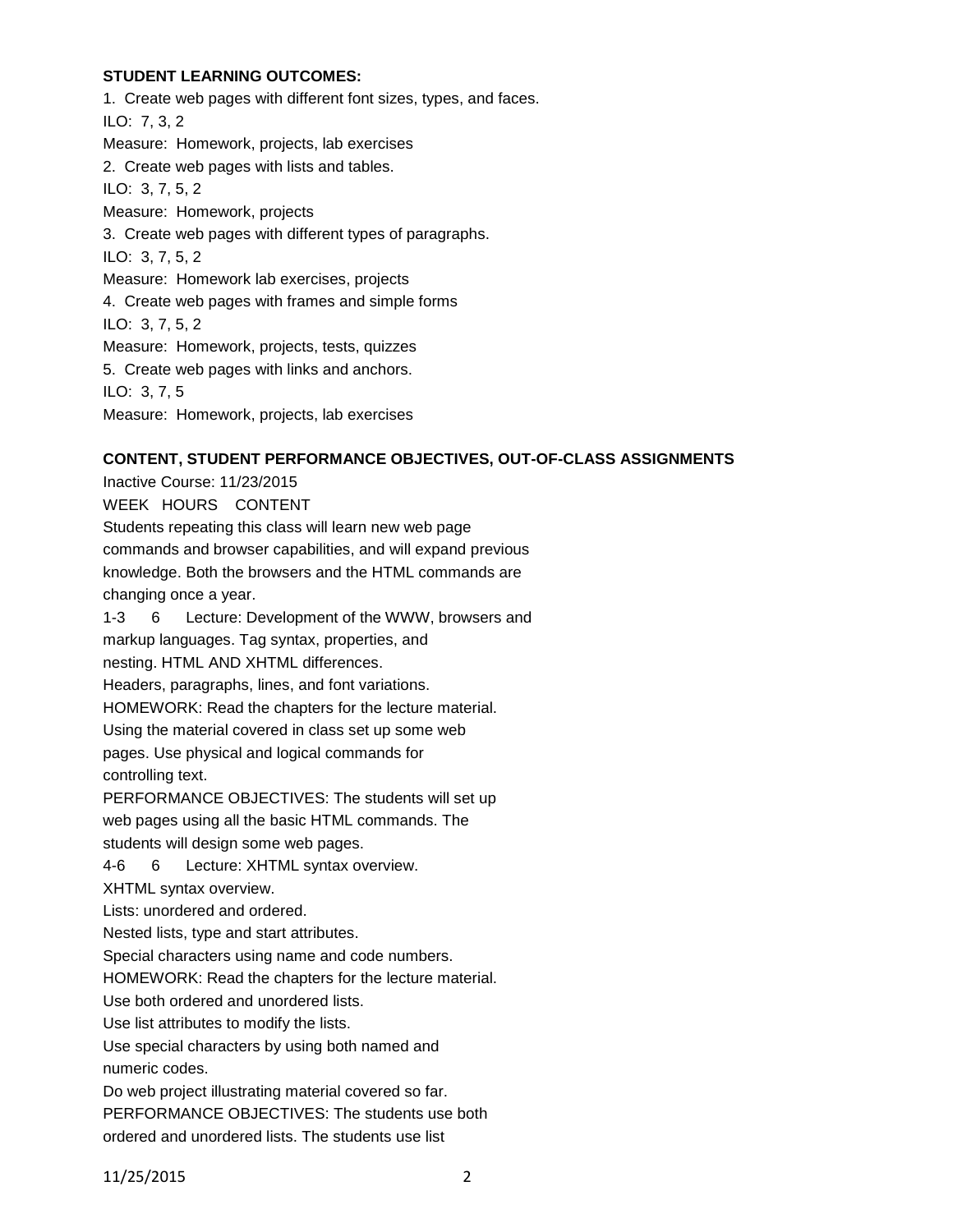attributes to modify the lists. The students use special characters to expand output characters available.

7-9 6 Lecture: Links, anchors, and e-mail links. Linking to pages out on the web.

Using anchors to move around a large document.

Using email links to contact people.

Using storyboarding and flowcharts to organize your pages.

HOMEWORK: Read the chapters for the lecture material. Set up pages that use links to other pages.

Set up a document that uses anchors to get around the document. Use storyboarding or flowcharts to map out your site organization.

PERFORMANCE OBJECTIVES: The students learn how to organize a site using links. The students learn how to organize a large document using anchors. The students learn how to use e-mail links.

10-12 6 Lecture: Using colors, images, and clipart. Mixing colors, and color attributes in commands.

Finding and using images, background, and clipart

on the web. Use the web to find images, backgrounds,

and clipart. Placing and controlling images.

HOMEWORK: Read the chapters for the lecture material.

Use named and numeric colors in different tags.

Locate images, background, and clipart on the web.

Use images, backgrounds, and clipart in your web pages.

PERFORMANCE OBJECTIVES: The students use colors to spruce up their web pages. The students use images, backgrounds, and clipart. The students locate images, backgrounds, and clipart on the web.

13-15 6 Lecture: Using tables to organize web pages.

Basic table tags and captions.

Row and column commands.

Borders, colors, spanning, and alignment.

HOMEWORK: Read the chapters for the lecture material.

Use tables to organize a web page.

Use tables to organize table material.

Use table attributes to control cell layout.

PERFORMANCE OBJECTIVES: The students learn how to

use tables to control a web page. The students learn

how to use tables to table material. The students

learn how to use table and cell options.

16-18 6 Lecture:

Using frames to lay out pages.

Frames are not part of XHTML.

Different types of frames.

11/25/2015 3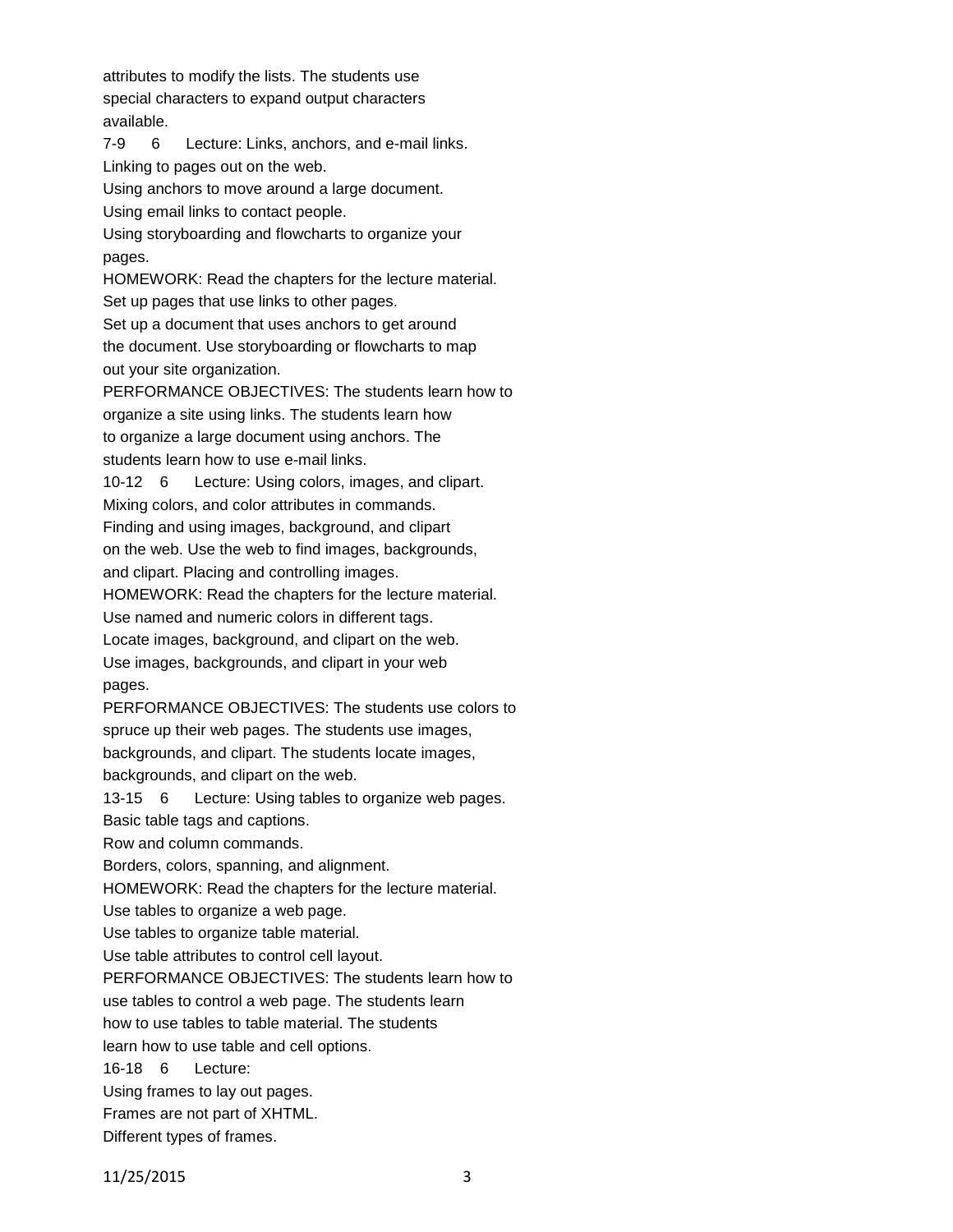Using tables vs. frames for page layout. Final project goals. HOMEWORK: Read the chapters for the lecture material. Set up some web pages using frames. Setup similar pages using tables. Finish final class projects. PERFORMANCE OBJECTIVES: The students use frames and tables to organize web pages. The students complete a final project that shows their web skills. Final project Final exam ASSIGNMENTS: Included in content.

#### **METHODS OF INSTRUCTION:**

Lecture, computer demonstrations, web page, and web searches.

#### **METHODS OF EVALUATION:**

The types of writing assignments required: Written homework Reading reports The problem-solving assignments required: Homework problems **Quizzes** Exams The types of skill demonstrations required: Class performance Performance exams The types of objective examinations used in the course: Multiple choice True/false Matching items Completion Other category: None The basis for assigning students grades in the course: Writing assignments: 5% - 20% Problem-solving demonstrations: 10% - 50% Skill demonstrations: 15% - 50% Objective examinations: 10% - 40% Other methods of evaluation: 0% - 0%

# **REPRESENTATIVE TEXTBOOKS:**

Required: Shelly, HTML, XHTML, and CSS: Complete Course Technology , 2010

ISBN: 0538747455 Reading Level of Text: 11

11/25/2015 4